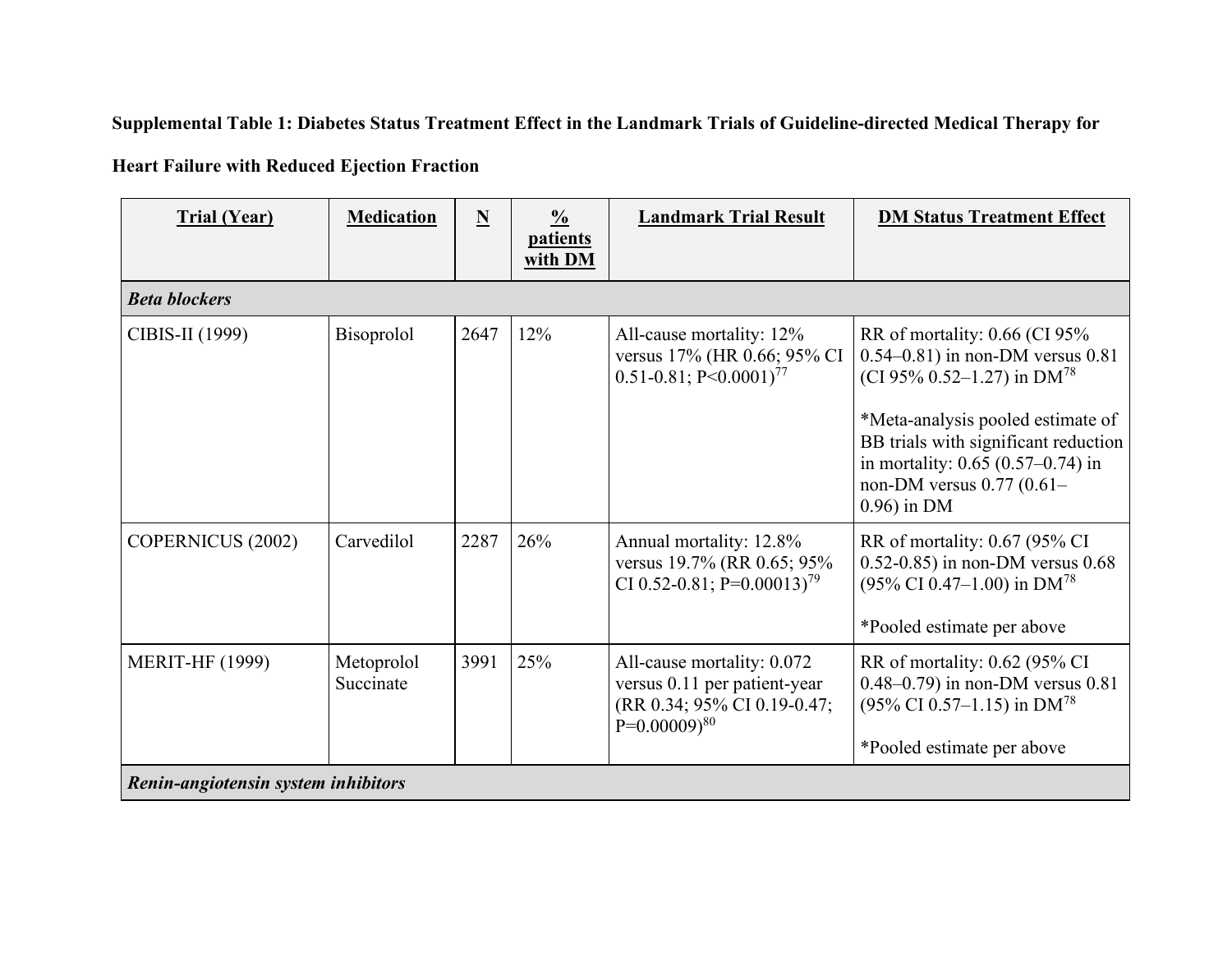| CONSENSUS (1987)           | Enalapril    | 253   | 22% | 6-month mortality: 26%<br>versus 44% (RR 0.60;<br>$P=0.002$ <sup>81</sup>                            | RR of mortality: 0.64 (CI 95%<br>0.46–0.88) in non-DM versus $1.06$<br>(CI 95% 0.65–1.74) in DM <sup>78</sup>                                                                     |
|----------------------------|--------------|-------|-----|------------------------------------------------------------------------------------------------------|-----------------------------------------------------------------------------------------------------------------------------------------------------------------------------------|
|                            |              |       |     |                                                                                                      | *Meta-analysis pooled estimate of<br>ACEi trials with significant<br>reduction in mortality: 0.85 (0.78-<br>$0.92$ ) in non-DM versus $0.84$<br>$(0.70-1.00)$ in DM <sup>78</sup> |
| SAVE (1992)                | Captopril    | 2,231 | 22% | All-cause mortality: 20%<br>versus 25% (RR 0.81; 95% CI<br>$0.68 - 0.97$ ; P= $0.019$ <sup>82</sup>  | RR of mortality: 0.82 (CI 95%<br>0.68-0.99) in non-DM versus 0.89<br>(CI 95% 0.68–1.16) in DM <sup>78</sup>                                                                       |
|                            |              |       |     |                                                                                                      | *Pooled estimate per above                                                                                                                                                        |
| SOLVD-<br>Treatment (1991) | Enalapril    | 4,228 | 15% | All-cause mortality: 35%<br>versus 40% (RR 0.84; 95% CI<br>$0.74 - 0.95$ ; P= $0.0036$ <sup>83</sup> | RR of mortality: 0.97 (CI 95%<br>$0.83 - 1.15$ ) in non-DM versus 0.75<br>(CI 95% 0.55–1.02) in DM <sup>78</sup>                                                                  |
|                            |              |       |     |                                                                                                      | *Pooled estimate per above                                                                                                                                                        |
| SOLVD-Prevention<br>(1992) | Enalapril    | 2,569 | 26% | All-cause mortality: 14.8% vs<br>15.8% (RRR 8%; 95% CI-<br>$8\% - 20\%$ ; p=0.3) <sup>84</sup>       | RR of mortality: 0.84 (CI 95%<br>$0.74 - 0.95$ ) in non-DM versus 1.01<br>(CI 95% 0.85–1.21) in DM <sup>78</sup>                                                                  |
|                            |              |       |     |                                                                                                      | *Pooled estimate per above                                                                                                                                                        |
| <b>TRACE (1995)</b>        | Trandolapril | 1,749 | 14% | All-cause mortality: 34.7%<br>versus 42.3% (RR 0.78; 95%<br>CI 0.67-0.91; $p=0.001$ <sup>85</sup>    | RR of mortality: 0.85 (CI 95%<br>$0.74 - 0.97$ ) in non-DM versus 0.73<br>(CI 95% 0.57–0.94) in $DM^{78}$                                                                         |
|                            |              |       |     |                                                                                                      | *Pooled estimate per above                                                                                                                                                        |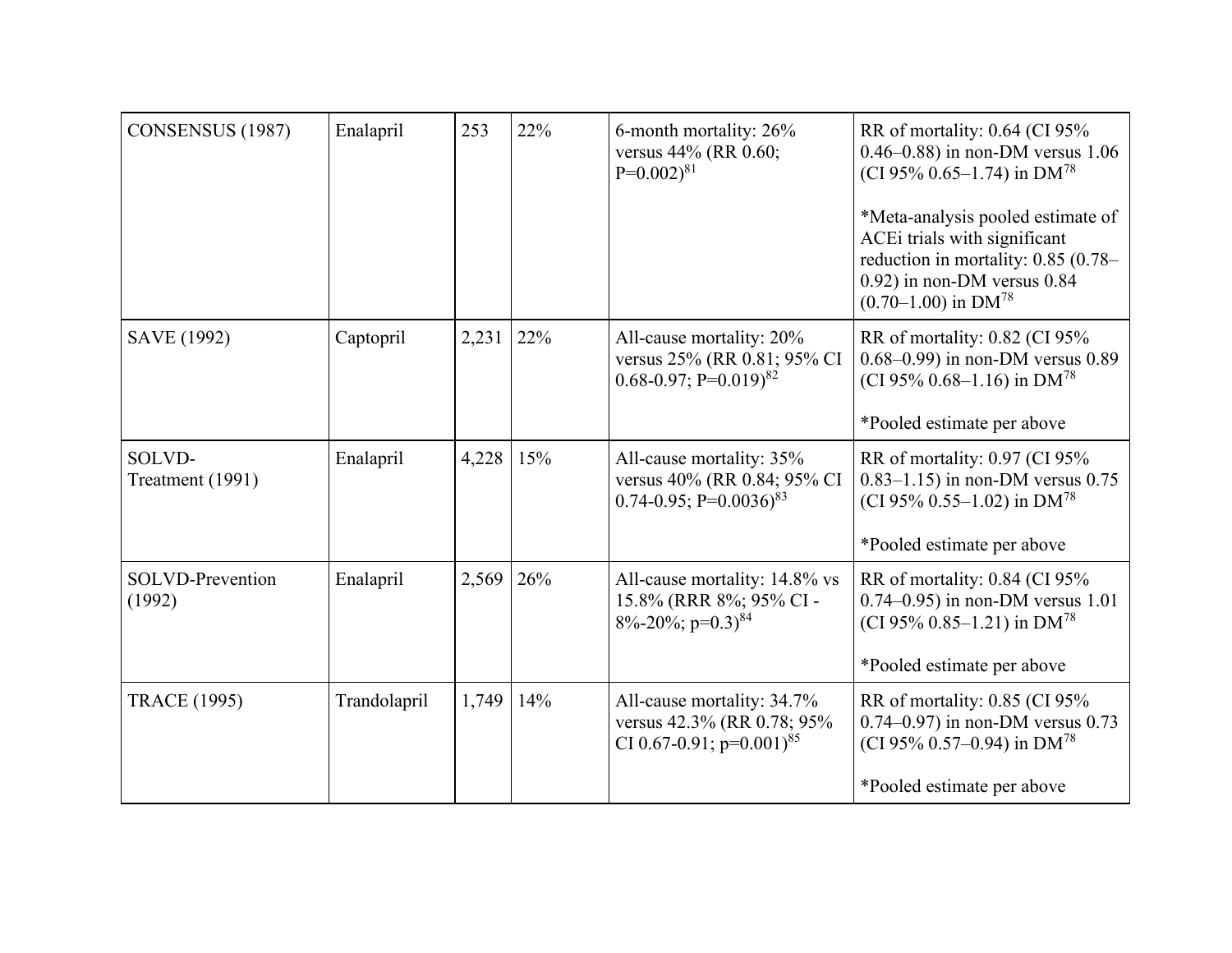| <b>CHARM (2003)</b>                    | Candesartan              | 2028 | 27% | CV death or HF<br>hospitalisation: 33% versus<br>40% (HR 0.70; 95% CI 0.60-<br>$0.81$ ; p $0.0001$ <sup>86</sup>                                                                                                                                                                                                                                                                     | No difference in CV mortality and<br>morbidity outcomes based on DM<br>status( $p=0.09$ ) <sup>87</sup>                                                                        |  |
|----------------------------------------|--------------------------|------|-----|--------------------------------------------------------------------------------------------------------------------------------------------------------------------------------------------------------------------------------------------------------------------------------------------------------------------------------------------------------------------------------------|--------------------------------------------------------------------------------------------------------------------------------------------------------------------------------|--|
| PARADIGM-HF (2014)                     | Sacubitril/<br>Valsartan | 8442 | 35% | CV death or HF<br>hospitalisation: 21.8% versus<br>26.5% (HR 0.80; 95% CI<br>$0.73 - 0.87$ ; p $0.001$ )<br>CV mortality: 13.3% versus<br>16.5% (HR 0.80; 95% CI<br>$0.71 - 0.89$ ; P<0.001)<br>HF hospitalisation: 12.8%<br>versus 15.6% (HR 0.79; 95%<br>CI 0.71-0.89 P<0.001)<br>All-cause mortality: 17.0%<br>versus 19.8% (HR 0.84; 95%<br>CI 0.76-0.93; P<0.001) <sup>88</sup> | Similar reductions in CV death or<br>HF hospitalisation, CV death, HF<br>hospitalisation, and all-cause<br>mortality across 3 predefined<br>glycaemic categories <sup>89</sup> |  |
| Mineralocorticoid receptor antagonists |                          |      |     |                                                                                                                                                                                                                                                                                                                                                                                      |                                                                                                                                                                                |  |
| EMPHASIS-HF (2011)                     | Eplerenone               | 2737 | 32% | CV death or HF<br>hospitalisation: 18.3% versus<br>25.9% (HR 0.63; 95% CI<br>$0.54 - 0.74$ ; P<0.001) <sup>90</sup>                                                                                                                                                                                                                                                                  | CV death or HF hospitalisation in<br>patients with DM: 21.7%<br>versus $35.2\%$ (p<0.0001) <sup>91</sup>                                                                       |  |
| <b>EPHESUS (2003)</b>                  | Eplerenone               | 6642 | 32% | CV death or CV<br>hospitalisation: 26.7% versus<br>30.0% (RR 0.87; 95% CI 0.79-<br>$0.85; P=0.002$ <sup>92</sup>                                                                                                                                                                                                                                                                     | CV death or CV hospitalisation in<br>patients with DM: RRR 17%<br>$(p=0.031)^{93}$                                                                                             |  |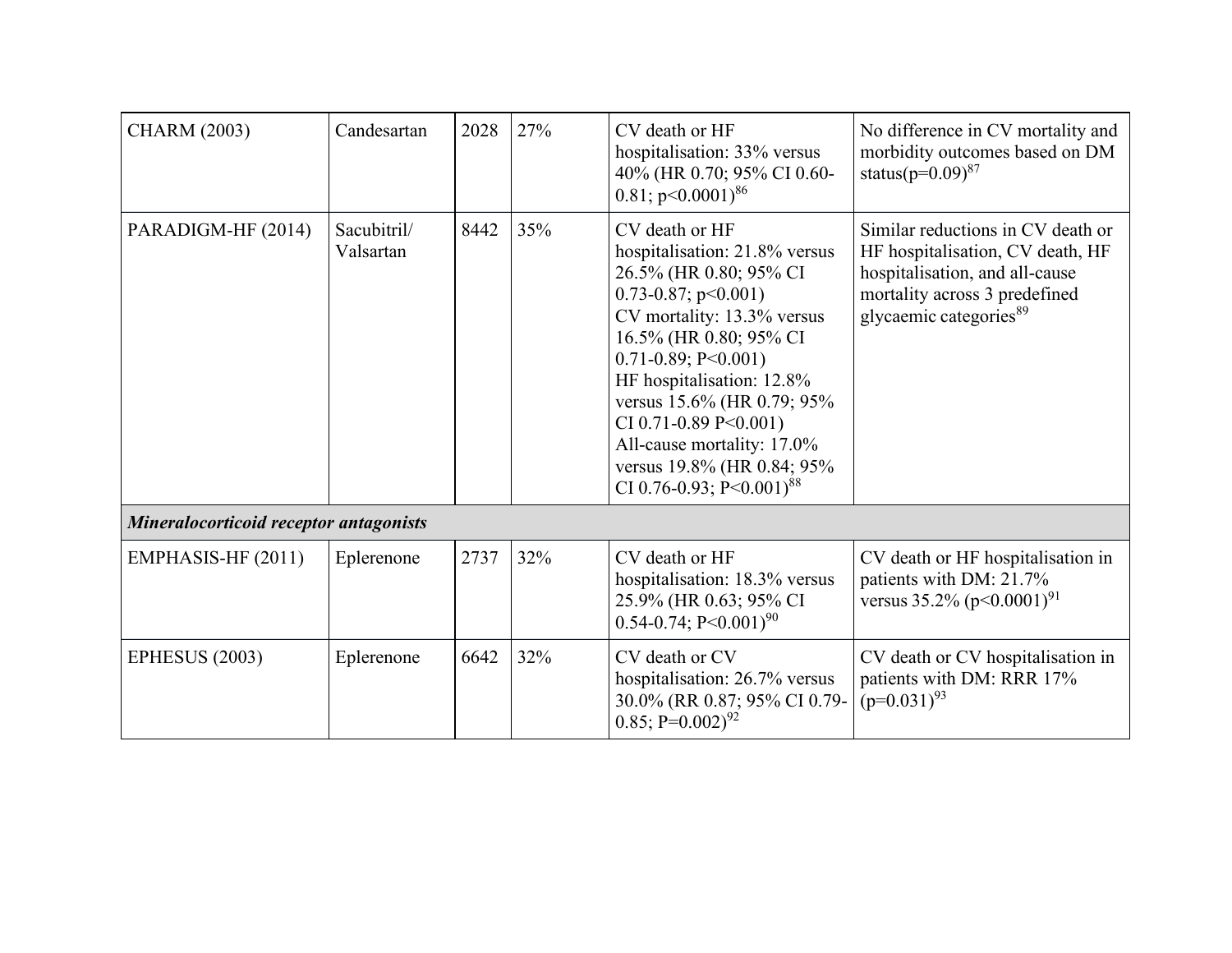| <b>RALES</b> (1999) | Spironolactone | 1663 | 22% | All-cause mortality: 35%<br>versus 46% (RR 0.70; 95% CI<br>$0.59 - 0.82$ ; P<0.001)<br>CV mortality: 27% versus<br>37% (RR 0.69; 95% CI 0.58-<br>$0.82; P<0.001$ <sup>94</sup> | No subgroup analysis performed                                                                                                     |  |
|---------------------|----------------|------|-----|--------------------------------------------------------------------------------------------------------------------------------------------------------------------------------|------------------------------------------------------------------------------------------------------------------------------------|--|
| <b>Ivabradine</b>   |                |      |     |                                                                                                                                                                                |                                                                                                                                    |  |
| <b>SHIFT (2010)</b> | Ivabradine     | 6558 | 30% | CV death or HF<br>hospitalisation: 24% versus<br>29% (HR 0.82; 95% CI, 0.75-<br>0.90; P<0.0001) <sup>95</sup>                                                                  | CV death or HF hospitalisation:<br>HR 0.80 (95% CI, 0.68-0.94) in<br>non-DM versus HR 0.84 (95%<br>CI, 0.75-0.95) in $DM^{96}$     |  |
| <b>Digoxin</b>      |                |      |     |                                                                                                                                                                                |                                                                                                                                    |  |
| DIG (1997)          | Digoxin        | 6800 | 28% | HF hospitalisation: 26.8%<br>versus 34.7% (RR 0.72; 95%)<br>CI, 0.66-0.79; $P \le 0.001$ <sup>97</sup>                                                                         | HF hospitalisation: HR 0.79 (95%<br>CI, $0.68 - 0.91$ ) in non-DM<br>versus HR 0.69 (95% CI, 0.62-<br>$0.77$ ) in DM <sup>98</sup> |  |

 $ACEi = angiotensin-converting enzyme inhibitor; BB = beta blocker; CV = cardiovascular; DM = diabetes; HF = heart failure; HR = 1)$ 

hazard ratio; RR = relative risk; RRR = relative risk reduction. Landmark trial results presented as medication versus placebo or

alternative therapy.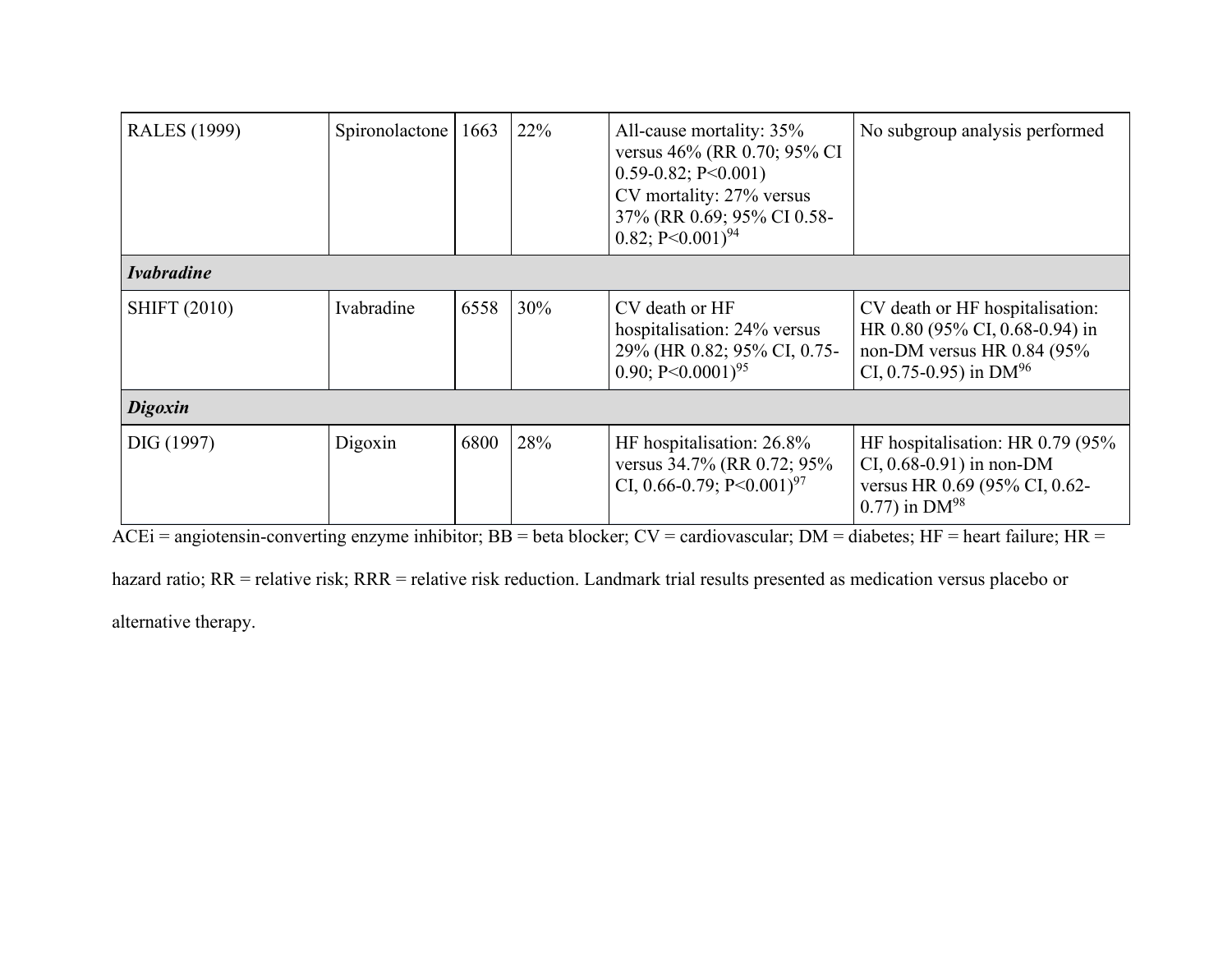## **References**

77. CIBIS-II Investigators and Committees. The Cardiac Insufficiency Bisoprolol Study II (CIBIS-II): a randomised trial. *Lancet* 1999;353:9- 13.

[https://doi.org/10.1016/S0140-6736\(98\)11181-9](https://doi.org/10.1016/S0140-6736(98)11181-9)

PMID: 10023943

78. Shekelle PG, Rich MW, Morton SC, et al. Efficacy of angiotensin-converting enzyme inhibitors and beta-blockers in the management of left ventricular systolic dysfunction according to race, gender, and diabetic status: a meta-analysis of major clinical trials. *J Am Coll Cardiol* 2003;41:1529-38. [https://doi.org/10.1016/S0735-1097\(03\)00262-6](https://doi.org/10.1016/S0735-1097(03)00262-6)

79. Packer M, Fowler MB, Roecker EB, et al. Effect of carvedilol on the morbidity of patients with severe chronic heart failure: results of the carvedilol prospective randomized cumulative survival (COPERNICUS) study. *Circulation* 2002;106:2194-9. <https://doi.org/10.1161/01.CIR.0000035653.72855.BF> PMid:12390947

80. MERIT-HF Study Group. Effect of metoprolol CR/XL in chronic heart failure: Metoprolol CR/XL Randomised Intervention Trial in Congestive Heart Failure (MERIT-HF). *Lancet* 1999;353:2001-7. [https://doi.org/10.1016/S0140-6736\(99\)04440-2](https://doi.org/10.1016/S0140-6736(99)04440-2) PMID: 10376614

81. CONSENSUS Trial Study Group. Effects of enalapril on mortality in severe congestive heart failure. Results of the Cooperative North Scandinavian Enalapril Survival Study (CONSENSUS). *N Engl J Med* 1987;316:1429-35. <https://doi.org/10.1056/NEJM198706043162301> PMid:2883575

82. Pfeffer MA, Braunwald E, Moyé LA, et al. Effect of captopril on mortality and morbidity in patients with left ventricular dysfunction after myocardial infarction. Results of the survival and ventricular enlargement trial. The SAVE Investigators. *N Engl J Med* 1992;327:669-77. <https://doi.org/10.1056/NEJM199209033271001> PMid:1386652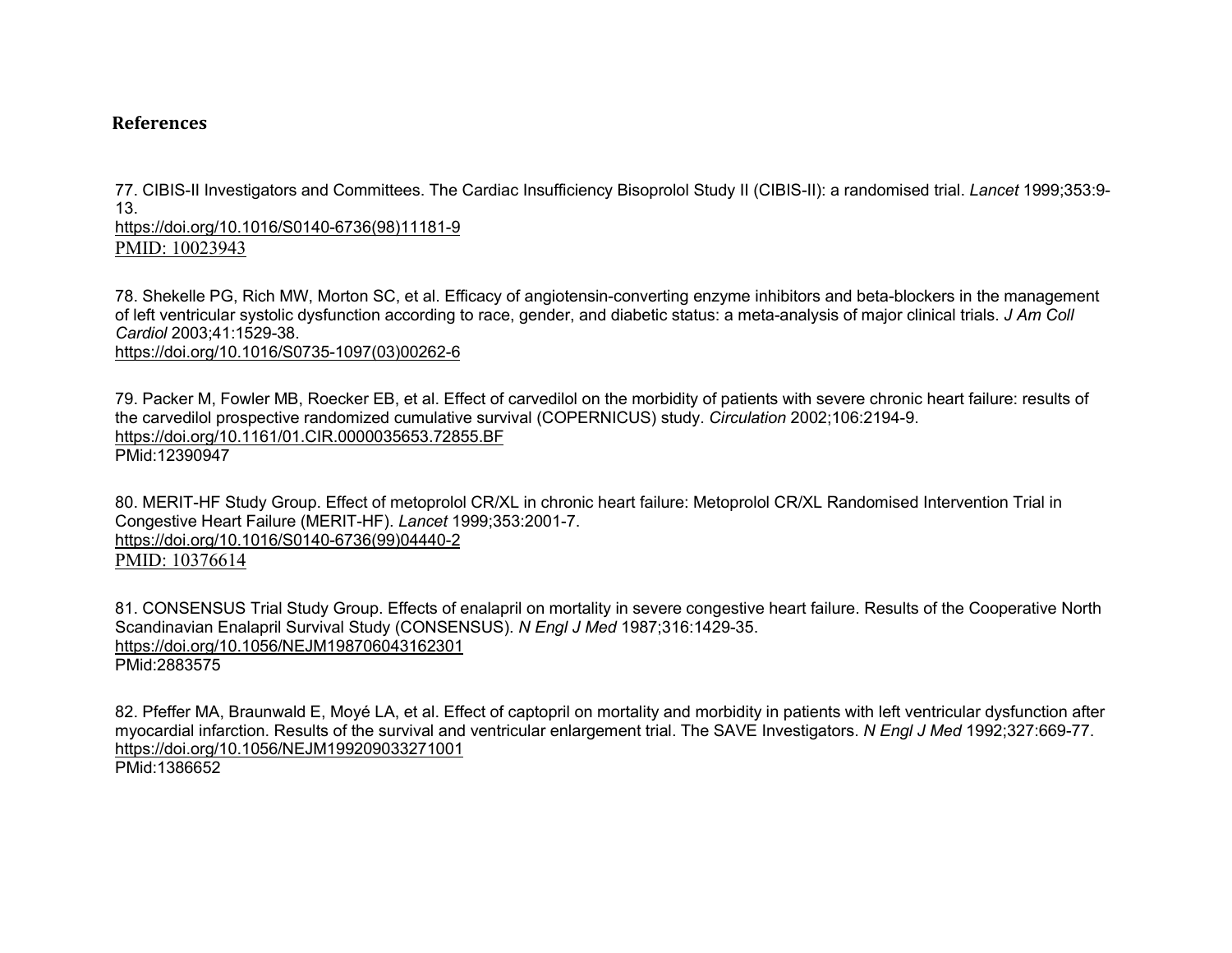83. SOLVD Investigators, Yusuf S, Pitt B, et al. Effect of enalapril on survival in patients with reduced left ventricular ejection fractions and congestive heart failure. *N Engl J Med* 1991;325:293-302. <https://doi.org/10.1056/NEJM199108013250501> PMid:2057034

84. SOLVD Investigators, Yusuf S, Pitt B, et al. Effect of enalapril on mortality and the development of heart failure in asymptomatic patients with reduced left ventricular ejection fractions. *N Engl J Med* 1992;327:685-91. <https://doi.org/10.1056/NEJM199209033271003> PMid:1463530

85. Køber L, Torp-Pedersen C, Carlsen JE, et al. A clinical trial of the angiotensin-converting-enzyme inhibitor trandolapril in patients with left ventricular dysfunction after myocardial infarction. Trandolapril Cardiac Evaluation (TRACE) Study Group. *N Engl J Med* 1995;333:1670-6.

<https://doi.org/10.1056/NEJM199512213332503> PMid:7477219

86. Granger CB, McMurray JJV, Yusuf S, et al. Effects of candesartan in patients with chronic heart failure and reduced left-ventricular systolic function intolerant to angiotensin-converting-enzyme inhibitors: the CHARM-Alternative trial. *Lancet* 2003;362:772-6. [https://doi.org/10.1016/S0140-6736\(03\)14284-5](https://doi.org/10.1016/S0140-6736(03)14284-5)

PMID: 13678870

87. MacDonald MR, Petrie MC, Varyani F, et al. Impact of diabetes on outcomes in patients with low and preserved ejection fraction heart failure: an analysis of the Candesartan in Heart failure: Assessment of Reduction in Mortality and morbidity (CHARM) programme. *Eur Heart J* 2008;29:1377-85. <https://doi.org/10.1093/eurheartj/ehn153> PMid:18413309

88. McMurray JJV, Packer M, Desai AS, et al. Angiotensin-neprilysin inhibition versus enalapril in heart failure. *N Engl J Med* 2014;371:993-1004. <https://doi.org/10.1056/NEJMoa1409077> PMid:25176015

89. Kristensen SL, Preiss D, Jhund PS, et al. Risk Related to Pre-Diabetes Mellitus and Diabetes Mellitus in Heart Failure With Reduced Ejection Fraction: Insights From Prospective Comparison of ARNI With ACEI to Determine Impact on Global Mortality and Morbidity in Heart Failure Trial. *Circ Heart Fail* 2016;9:e002560.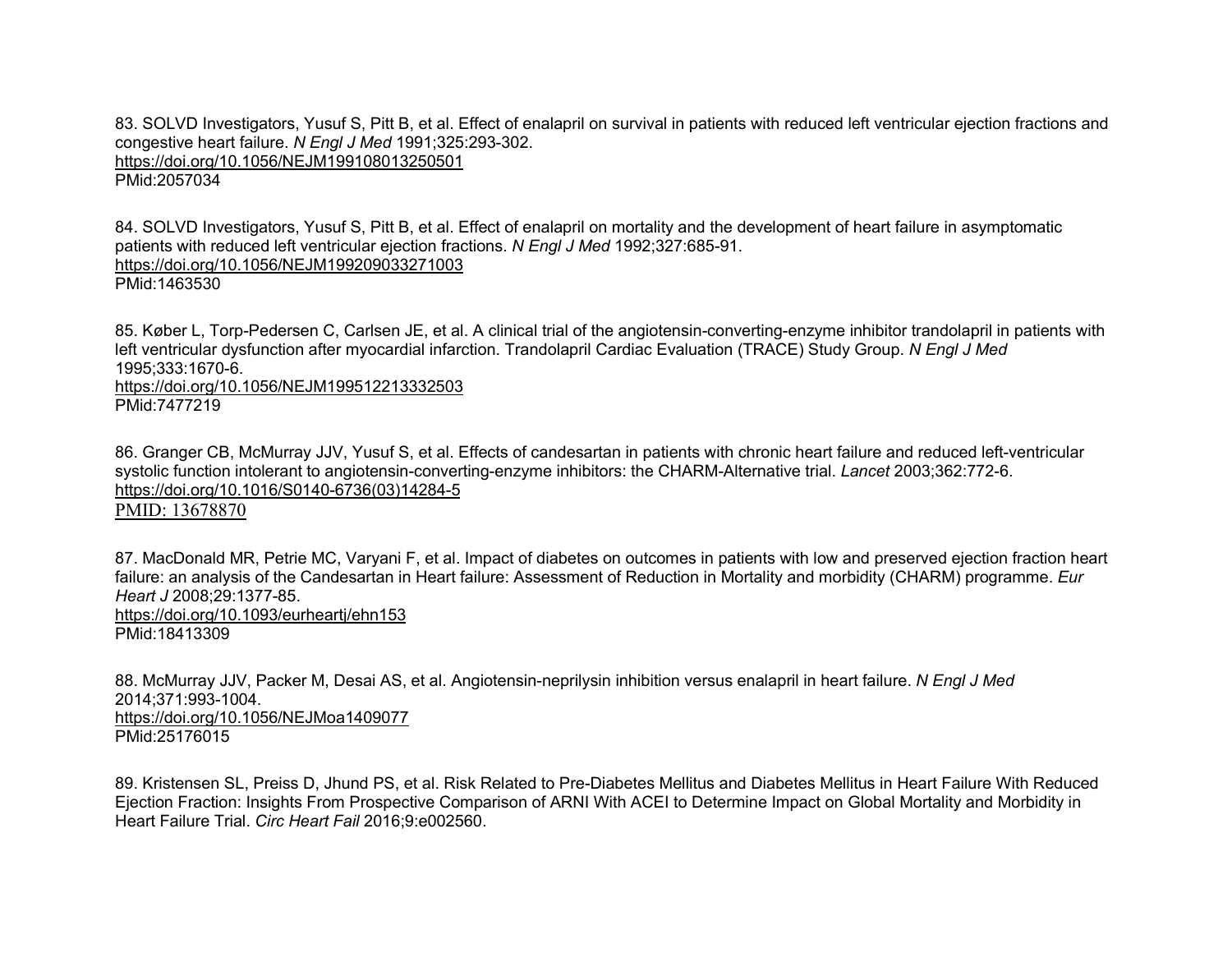## <https://doi.org/10.1161/CIRCHEARTFAILURE.115.002560> PMid:26754626

90. Zannad F, McMurray JJV, Krum H, et al. Eplerenone in patients with systolic heart failure and mild symptoms. *N Engl J Med* 2011;364:11-21. <https://doi.org/10.1056/NEJMoa1009492>

PMid:21073363

91. Eschalier R, McMurray JJV, Swedberg K, et al. Safety and efficacy of eplerenone in patients at high risk for hyperkalemia and/or worsening renal function: analyses of the EMPHASIS-HF study subgroups (Eplerenone in Mild Patients Hospitalization And SurvIval Study in Heart Failure). *J Am Coll Cardiol* 2013;62:1585-93. <https://doi.org/10.1016/j.jacc.2013.04.086> PMid:23810881

92. Pitt B, Remme W, Zannad F, et al. Eplerenone, a selective aldosterone blocker, in patients with left ventricular dysfunction after myocardial infarction. *N Engl J Med* 2003;348:1309-21. <https://doi.org/10.1056/NEJMoa030207> PMid:12668699

93. O'Keefe JH, Abuissa H, Pitt B. Eplerenone improves prognosis in postmyocardial infarction diabetic patients with heart failure: results from EPHESUS. *Diabetes Obes Metab* 2008;10:492-7. <https://doi.org/10.1111/j.1463-1326.2007.00730.x> PMid:17490427

94. Pitt B, Zannad F, Remme WJ, et al. The effect of spironolactone on morbidity and mortality in patients with severe heart failure. Randomized Aldactone Evaluation Study Investigators. *N Engl J Med* 1999;341:709-17. <https://doi.org/10.1056/NEJM199909023411001> PMid:10471456

95. Swedberg K, Komajda M, Böhm M, et al. Ivabradine and outcomes in chronic heart failure (SHIFT): a randomised placebo-controlled study. *Lancet* 2010;376:875-85. [https://doi.org/10.1016/S0140-6736\(10\)61198-1](https://doi.org/10.1016/S0140-6736(10)61198-1) [https://doi.org/10.1016/S0140-6736\(10\)62287-8](https://doi.org/10.1016/S0140-6736(10)62287-8) PMID: 20801500